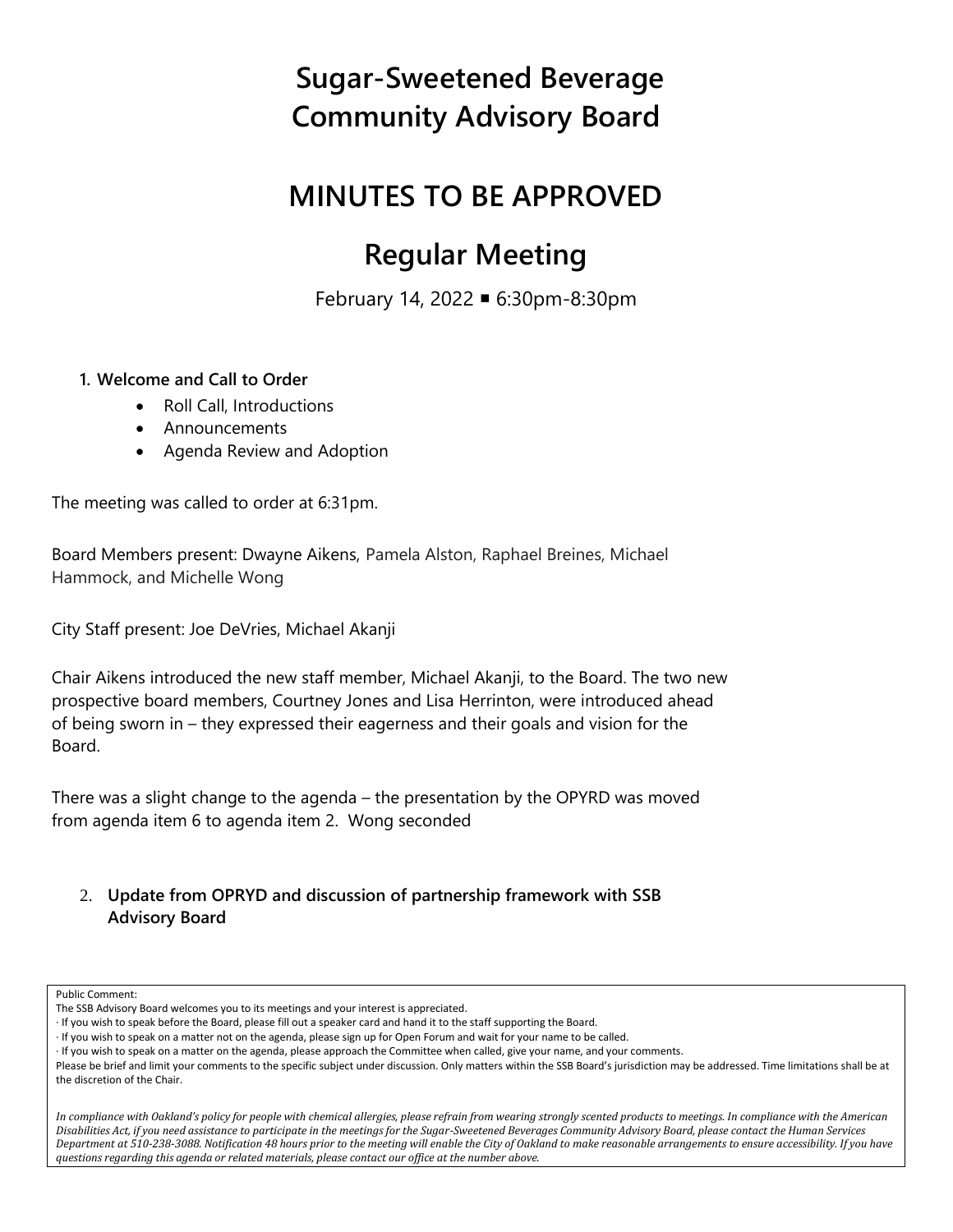Director Nick Williams shared the wellness plan developed by the department for the benefit of their staff. It contains a purpose statement, daily affirmations, and key terms that are vital to health and wellness. The goal is to develop a plan that can eventually be emulated by other departments across the City. It contains ideas contributed by employees 2 things and solicited feedback/questions. It has fostered more of a wellness culture within the department.

He also shared the OPYRD Budget to the Board and revealed that \$4, 059, 332 out of an overall budget of \$33,334, 242 were derived from Measure HH funds.

Commissioner Wong asked about the programs and the impact on those that they serve. She also wanted to know if the strategies around employee wellness would be carried over to the children in the programs.

Commissioner Breines talked about how the funds had been used to fund capital projects in the past, and wanted to know about capital costs versus operating costs

Commissioner Alston wanted to know if the OPYRD had programs for senior citizens Lisa Herrinton asked about the nutritional component in order to increase understanding of food, nutrition and water.

Attendee Molly Devinney asked for data on the children and neighborhoods that are benefiting from OPYRDs services

Katie Ettman of SPUR asked about the differences between one-time costs and ongoing costs.

### 3. **Open Forum**

There were no open forum speakers

### 4. **Adopt a continuing resolution as per AB 361 establishing certain findings justifying the ongoing need for virtual meeting**

Commissioner Breines made the motion to adopt a continuing reoluson as per AB 361. The motion was seconded by Chair Aikens

### **5. Adoption of Prior Meeting Minutes: January 10, 2022**

Chair Aikens proposed an amendment to the minutes from the January 10, 2022 meeting – for "Eat, Live, Pray" to be changed to "Eat, Learn, Play" on agenda item 5. Commissioner Alston seconded, The minutes were adopted with one abstention - Commissioner Breines was not present at the January meeting.

### 6. **Update from the City Administrator's Office on the Measure HH Revenue Status**

Staff member Michael Akanji presented the revenue update to the Board. He pointed out that monthly revenues have been consistent across the board. Monthly revenues are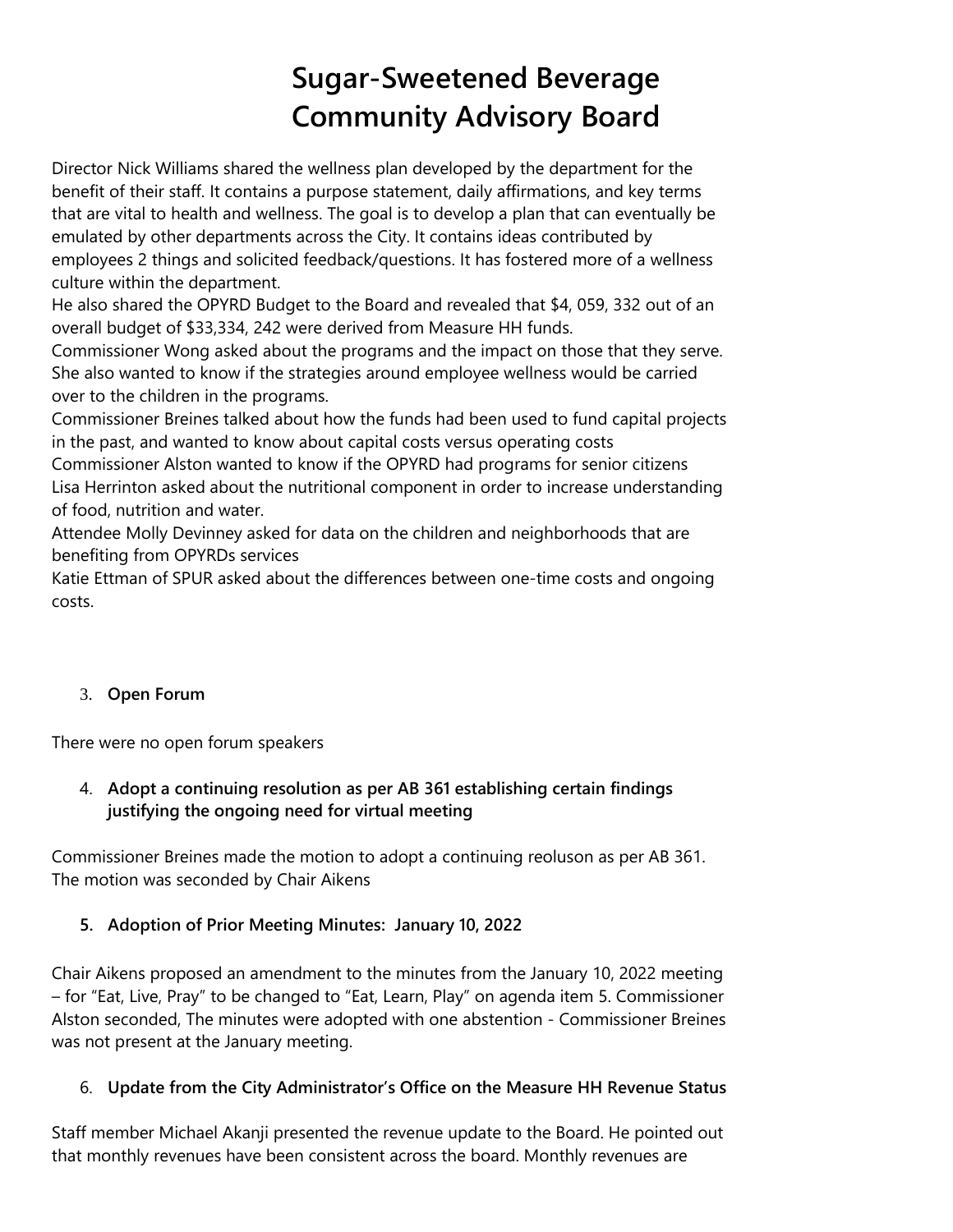averaging \$660,954 over the first 5 months of the fiscal year. There was a slight reduction after the calendar year but it seems consistent with the revenue collection patterns from other years. The projected revenue based on this monthly average is \$7,931,454.58 which would be just short of the \$8,188,920 that was initially projected

### **7. Presentation of the Alameda County Public Health Department Produce Coupon Pilot**

Nori Grossman of the Alameda County Public Health Department Nutrition Services program talked about the Produce Coupon Pilot that has been implemented.

The goal is to offer produce coupons to encourage people to eat more fruits and vegetables, and to change retail environments by increasing access to healthy food in underserved neighborhoods

The project started in 2014vwith 5 stores and has since increased to 22 stores, represented in all of the City Council districts except District 4, and they are working to identify a store there.

Strategies to promote the program have included marketing and promotion, produce management information, product placement, and grocery store tours

She showed pictures at stores of the new energy efficient refrigerators, of which 15 were awarded to Alameda County Nutritional Services in 2019 and 2020 by California's Department of Food and Agriculture to increase access to California grown produce in partner stores

Store owners had shared various concerns about the program – that customers would not buy all the produce, that they would lose money, or that produce would go to waste.

They devised methods to solve these problems – worked with store owners to codesign a produce coupon pilot initiative where retail owners offer coupons to residents to incentivize purchase of fresh produce

21,000 dollars were earmarked to design a produce coupon to be offered at 7 Partner stores, and Alameda County Nutrition Services designed 3, 4 and 5 dollar coupons, which include store name, amount, address and expiration dates

She shared the results of a customer survey of 153 customers at the partner stores. Of these, 92% of residents said they would like a produce coupon program. In total, 4950 coupons distributed, and 65% of those coupons were redeemed. The value of redeemed coupons came to \$13,329.00 – about 63% spent by residents. Store owners also confirmed that produce sales went up during the period coupons were disseminated All of this information is consistent with their research that customers respond better to a coupon than to a price reduction

In summary, she shared that Alameda County Nutrition Services is committing to investing in a second round of coupons in spring of 2022.

As the Produce coupon pilot has demonstrates success and goes along with spirit of the Sugar Sweetened Beverage Tax to counter negative consequences of sugar sweetened products, she invited the city council to invest 100,000 annually for 20 stores to offer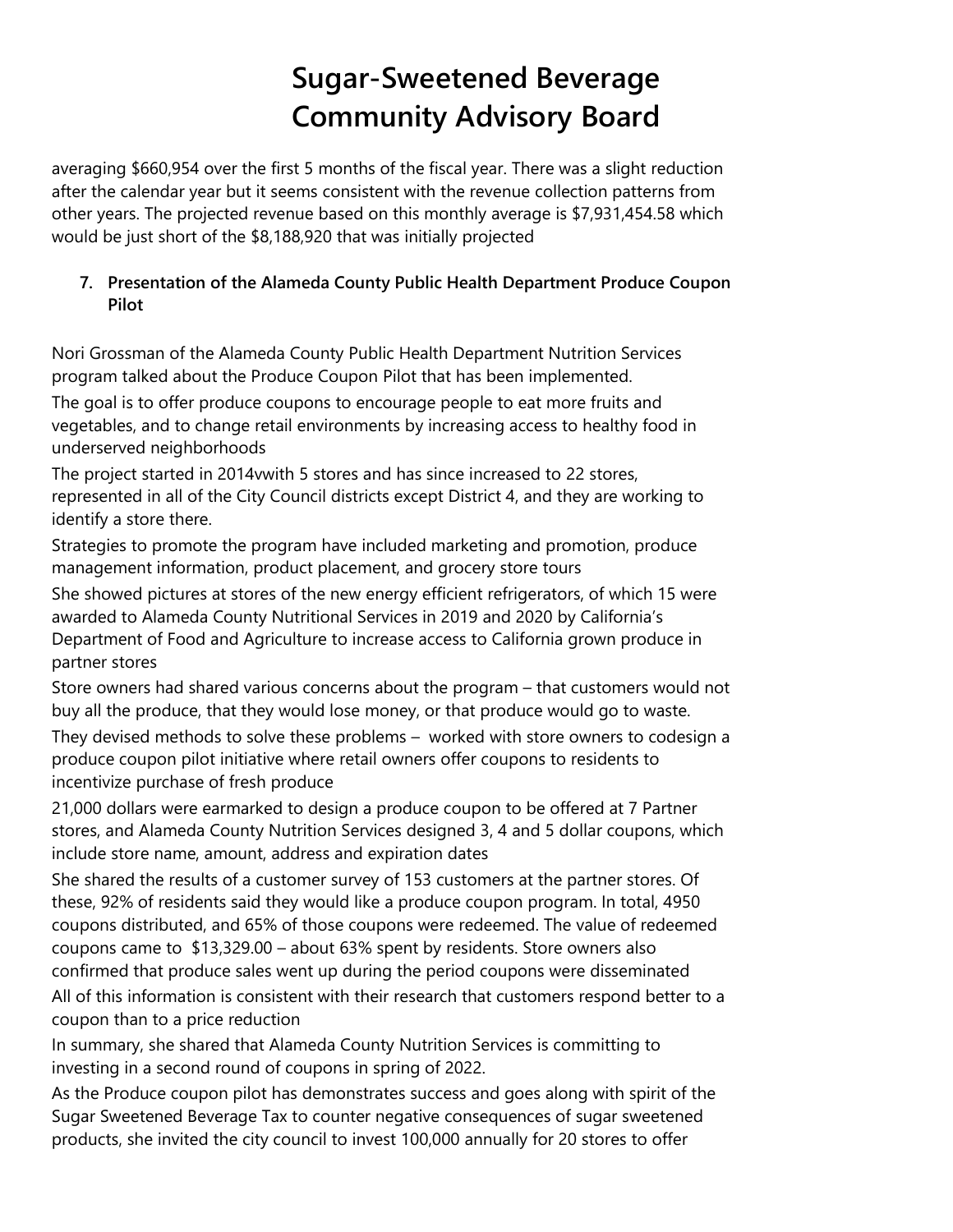produce coupons to their customers. She also called for all SSBT revenue to be invested in ensuring produce is available and accessible Oakland's underserved areas Alameda County Nutrition Services commits to supporting the Produce Coupon project with the following in kind services – ensuring the stores are located in al of the council districts, and oversight of coupons – printing, distributing and reporting

Commissioner Breines asked about the source of the healthy food being distributed. Nori Grossman confirmed that the refrigerators in the stores are committed to California grown produce, although some store owners have expressed difficulty pinpointing exactly where the produce comes from, while some have complained about the cost of some California grown produce relative to those grown elsewhere.

Lisa Herrinton wanted to know whether the City would have to pay any additional cost for the program.

Nori Grossman reiterated that Alameda Cunty Nutritional Services have funded the program so far, and that they are asking city council to fund 20 stores at \$100,000 annually

Katie Ettman of SPUR commented that funding for programs like these have often come up as a counter to people who see soda taxes as harmful to retailers. It is a double win – both for consumers eating heathy and store owners making a profit.

Joe DeVries mentioned that the RFP is set to be released and that this program is welcome to apply for funding through that mechanism.

### **8. Update from Marketing Campaign**

There were no updates from the marketing campaign

### **9. Retreat Planning**

Michael has reached out to three potential facilitators, and SEEDS seem most likely based on their proposal and quick response.

Commissioner Alston recommended that Dr Jared Fine would make a great speaker at the proposal.

The Board recalled that Director Williams had offered the use of OPYRD facilities for the retreat.

A new date of April 9<sup>th</sup> was decided on as it would best fit everyone's schedules and provide enough time to plan.

It was also decided that an early start of 9 am would be best, and that both breakfast and lunch would be provided.

It was proposed that vacancies on committees could be filled at this time and that the Board could learn more about the different grants that have been funded in the past.